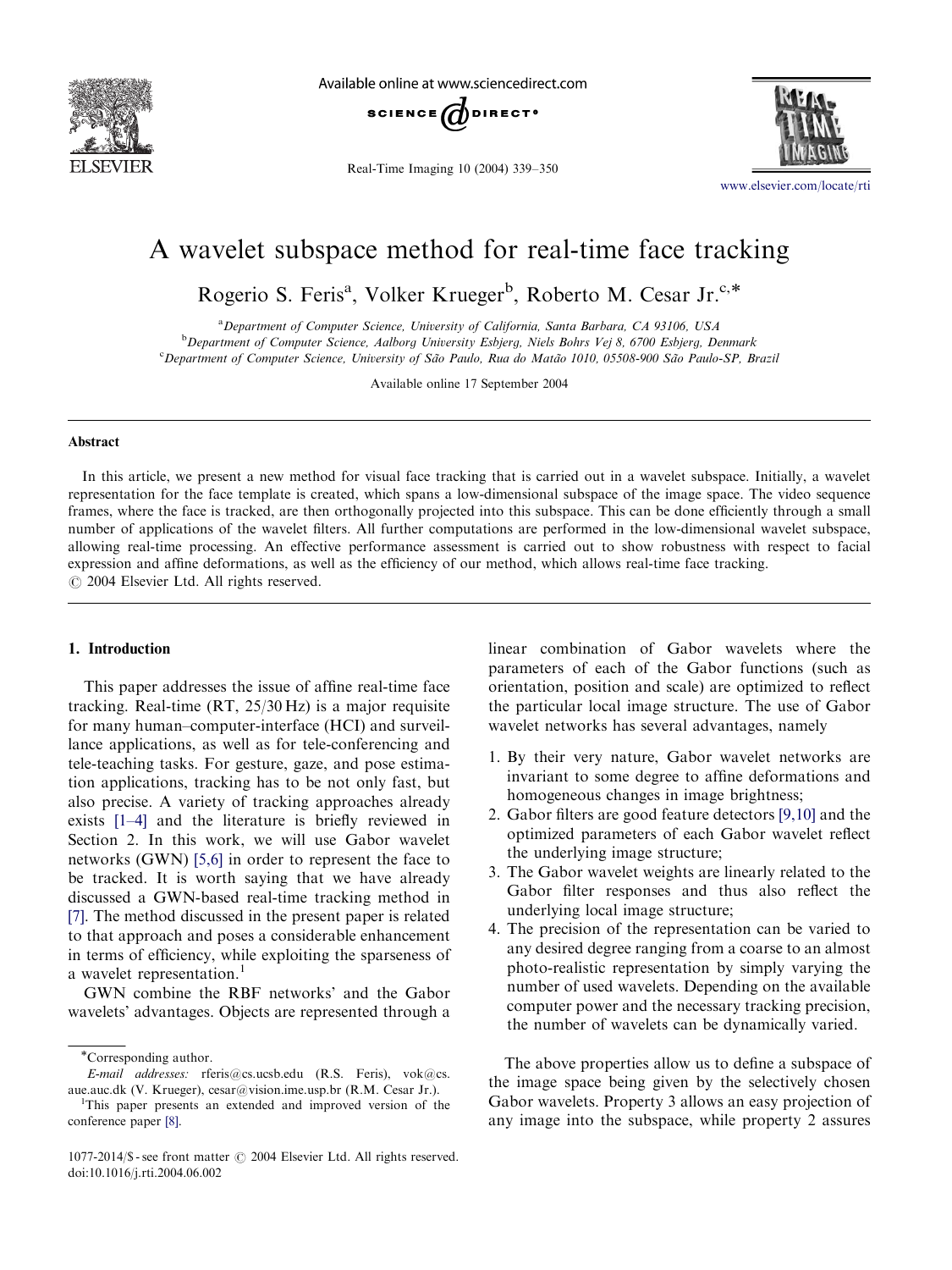the great sparseness of the wavelet representation. These aspects underly the approach discussed in this paper.

This paper is organized as follows. Some related work is discussed in Section 2 while some wavelet preliminaries are presented in Section 3. We will review the GWN framework in Section 4. In Section 5, we will introduce our subspace tracking approach which is shown to be this paper's main contribution as an improvement of the original method. Effective performance assessment results corroborating our approach are described in Section 6.1, while Section 6.2 discusses the main advantages and drawbacks of our method with respect to previous ones. The paper is concluded in Section 7.

## 2. Related work

Many human face tracking approaches have been proposed over the past years. The originality of each approach, in general, relies on the choice of the face model or representation used for tracking. Examples include holistic representations, ranging from coarse models (e.g. color-based [\[11\]](#page-10-0)) to templates and parameterized models [\[12,3\]](#page-10-0), face representations based on contours [\[13,14\],](#page-10-0) and also representations based on a sparse collection of facial features [\[15,16\].](#page-10-0) We briefly discuss some representative methods in this section. 3D face models (e.g., [\[1\]\)](#page-10-0) are not covered, since our work is focused on planar face tracking.

Holistic face representations that combine simple visual cues such as color and motion [\[11\]](#page-10-0) have been widely used for face tracking. Representing a human face as a moving skin-color blob allows real-time tracking, also robust to out-of-plane face rotations. On the other hand, a coarse model may be confused with other objects of similar color and does not provide precise face location in each video sequence frame.

The work proposed by Hager and Belhumeur [\[3\]](#page-10-0) describes an efficient framework for planar object tracking. Using a discrete, region-based object representation, tracking is posed as determining parameters that describe the object motion along the sequence. Illumination variation, a major problem in holistic approaches, is handled by lower-dimensional linear subspaces. They also use techniques from robust statistics to treat partial occlusion. The system fails under significant facial expression variation or out-of plane rotations.

Active appearance models (AAMs) were proposed by Cootes et al. [\[12\]](#page-10-0) as a robust statistical technique for face tracking. In this approach, an appearance face model, encoding both texture and shape information, is built from training data. Tracking is achieved by fitting the learned model along the sequence, through an analysis by synthesis approach. Different facial expressions and illumination changes are well approximated, as long as they are represented in the learning data. Recently, viewbased AAMs [\[17\]](#page-10-0) were proposed to handle out-of-plane face rotations. The optimization process for model fitting is relatively fast, but still does not run in realtime.

Contour-based face models are used to track the elliptical contour of the head or the contour of specific facial features. The idea of active contours, or snakes [\[14\],](#page-10-0) is to use a curve that is deformed and attracted to an image contour, in response to a force system. The active shape model approach (ASM) [\[13\]](#page-10-0) is similar in spirit to snakes. The main advantage is that the curve is deformed according to the allowed object deformations, statistically learned from training data. Tracking is posed as determining the shape parameters along the sequence to better fit the image evidence, subject to the shape constraints represented by the model. Both approaches work well on images where the contours are well defined, but may fail in cluttered scenes. Moreover, a good curve initialization must be provided.

Another well-established route toward efficient face tracking is to represent a face based only on a sparse collection of features. Such methods tend to be insensitive to global changes in the intensity and composition of the incident illumination. Maurer and Malsburg [\[16\]](#page-10-0) use Gabor filters as visual features for face tracking. A set of face points is initially chosen a priori, and for each selected point, a feature vector called jet is computed through the application of Gabor wavelets, with different scales and orientations. Jets are then tracked individually with subpixel accuracy, under large out-of-plane face rotations. However, the method is computationally expensive and does not run in realtime.

Mckenna and Gong [\[18\]](#page-10-0) combined facial feature tracking based on Gabor jets with an ASM to impose global constraints and improve tracking. They also showed the usefulness of Gabor filtering in head pose estimation [\[19\].](#page-10-0) Their face tracking and pose estimation system runs in real-time, but requires specialized hardware for the Gabor wavelet transform computation. Our approach uses a new wavelet representation for the face image that is even sparser than the Gabor jet representation. Our face model is based on wavelets whose parameters and weights are optimized to approximate the original face image. A related face model was proposed by Howell and Buxton [\[20\],](#page-10-0) which combines Gabor wavelets with RBF networks. But this work considers the Gabor filtering as preprocessing to provide input to the RBF network, while in our method the wavelets are part of the network.

Finally, it is important to mention that the face models discussed above could be part of higher-level tracking frameworks [\[21,22\].](#page-10-0) The condensation framework [\[21\]](#page-10-0) allows probabilistic tracking through the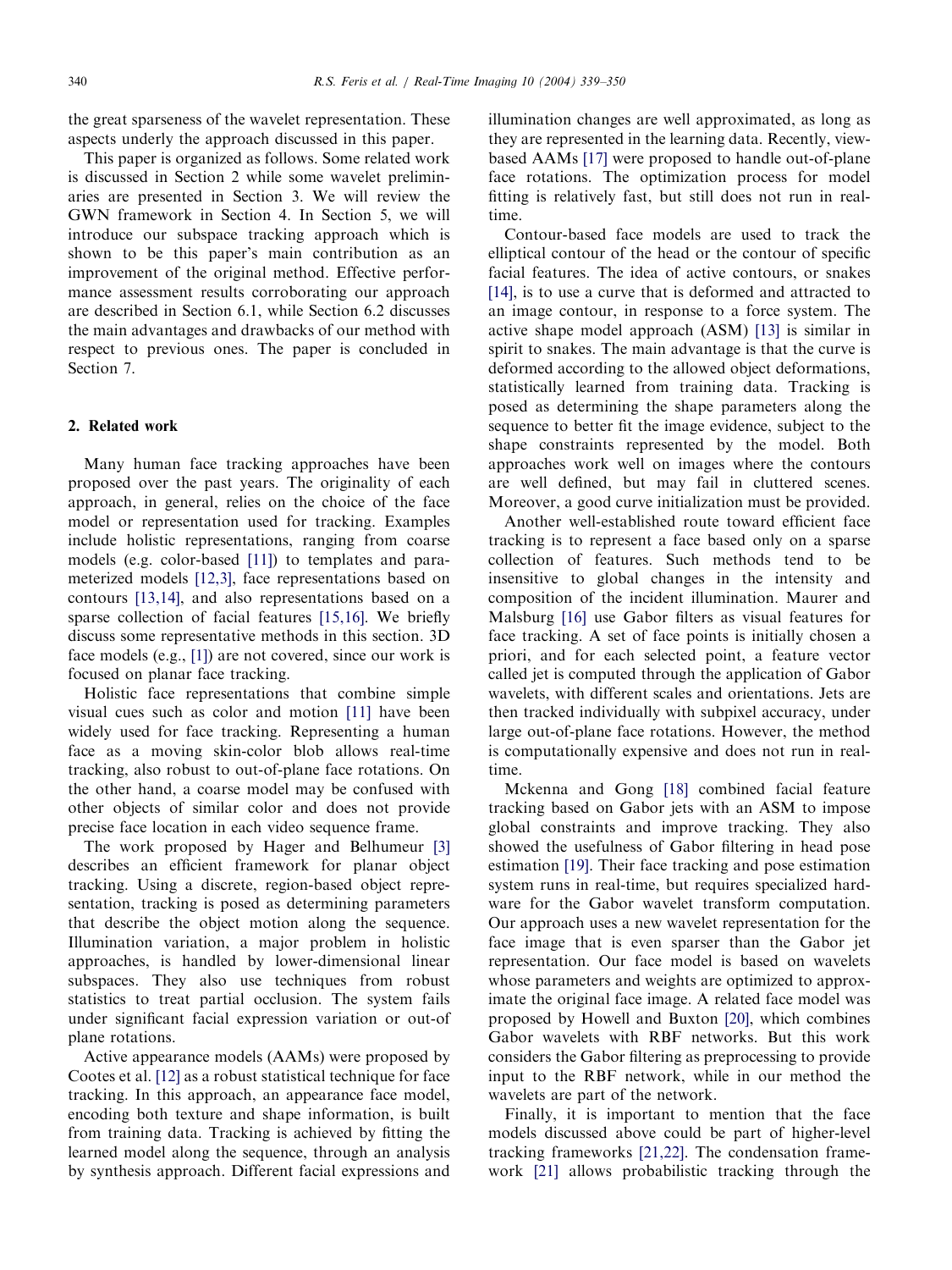propagation of the conditional object state distribution over time, based on a dynamic and measurement model. Zhou et al. [\[23\]](#page-10-0) used condensation for simultaneous tracking and recognition of human faces. More recently, Wang et al. [\[24\]](#page-11-0) showed that condensation tracking is further improved by learning the intrinsic object structure in embedded space. In addition to condensation, the incremental focus of attention (IFA) [\[22\]](#page-10-0) framework could be used as a layer-based representation for fast tracking recovery.

## 3. Wavelet preliminaries

The wavelet transform is a mathematical tool that has been developed and applied in very different fields such as signal and image processing, astronomy, medicine and finances, to name but a few  $[25-28]$ . This section discusses some of the main concepts related to the 2D wavelet transform [\[26\].](#page-11-0)

The gray-level image can be seen as a function  $f(x, y)$ ,  $(x, y) \in \mathbb{R}^2$ , where  $\mathbb{R}^2 = \mathbb{R} \times \mathbb{R}$  denotes the real plane. Formally, the image  $f(x, y)$  is represented as a square integrable (i.e. finite energy) function defined over  $\mathbb{R}^2$ , which is denoted as  $f \in L^2(\mathbb{R}^2)$  [\[25\].](#page-11-0) We also denote 2D points in the real plane as bold letters for simplicity's sake, e.g.  $\mathbf{x} = (x, y)$ . Therefore,  $f(\mathbf{x})$  represents a graylevel image. The continuous wavelet transform of a 2D signal  $f(x)$  can be defined as

$$
W_{\psi}(\mathbf{b}, \theta, s) = C_{\psi}^{-1/2} \frac{1}{s} \int \psi^*(s^{-1}r_{-\theta}(\mathbf{x} - \mathbf{b})) f(\mathbf{x}) d^2 \mathbf{x}
$$
 (1)

where C,  $\psi$ , b,  $\theta$ , and s stand for the normalizing constant, the mother wavelet, the translation vector, the rotation angle and the dilation (i.e. scale) parameter, respectively.  $\psi^*$  denotes the complex conjugate of the mother wavelet  $\psi$ , which is a function that is welllocalized in the space and in the frequency domains and presents zero mean (i.e. null DC component) [\[25\].](#page-11-0) The resulting transform is often complex, depending on the chosen wavelet. There are many alternatives for visualizing and interpreting the obtained wavelet transform, and the reader is referred to [\[29\]](#page-11-0) as a good reference on this subject.

One of the most popular mother wavelets is the Gabor wavelet [\[8\],](#page-10-0) also called Morlet [\[25\]](#page-11-0), which can be efficiently tuned to specific frequencies [\[30,25\]](#page-11-0). This property allows the application of this wavelet to detect specific image structures of interest whilst leaving undesirable artifacts such as noise out. Furthermore, the Gabor wavelet is known to be directional, in the sense of being effective in selecting orientations. The 2D Gabor wavelet is defined as

$$
\psi_M(\mathbf{x}) = \exp(j\mathbf{k}_0 \mathbf{x}) \exp\left(-\frac{1}{2} ||A\mathbf{x}||^2\right) \tag{2}
$$

where 
$$
j = \sqrt{-1}
$$
 and

$$
A = \begin{bmatrix} \varepsilon^{-1/2} & 0\\ 0 & 1 \end{bmatrix}, \quad \varepsilon \ge 1
$$
 (3)

is an array that defines the anisotropy of the filter, i.e. its elongation in a given direction [\[25\].](#page-11-0) In other words, the larger  $\varepsilon$  is, the more elongated is the mother wavelet along the x-axis with respect to the y-axis. By varying the rotation parameter  $\theta$  of the wavelet transform (Eq. (1)), it is possible to orient the elongated wavelet in any desirable direction.

The Gabor wavelet is a complex exponential multiplying a 2D Gaussian, where  $\mathbf{k}_0$  is a vector that defines the frequency of the complex exponential in the  $x$  and in the  $\nu$  directions, i.e.

$$
\mathbf{k}_0 = \begin{bmatrix} k_x \\ k_y \end{bmatrix} . \tag{4}
$$

The Gabor wavelet is shown in [Fig. 1](#page-3-0)(a) as a surface and [1\(](#page-3-0)b) as an image. Because this wavelet is represented on a complex number plane, only the real part is shown.

The role played by the wavelet parameters is fundamental, both the transform parameters (i.e. **b**,  $\theta$ , and  $s$ , see Eq. (1)) and the Gabor wavelet parameters. The size of the mother wavelet is changed by varying the scale parameter  $s$ . The translation parameter **b** is responsible for shifting the mother wavelet throughout the image and is therefore important in detecting and representing specific structures that may appear anywhere in the image. By varying the orientation parameter  $\theta$ , an anisotropic mother wavelet selects structures in different orientations. As far as the Gabor wavelets parameters are concerned, when the frequency parameter  $k<sub>v</sub>$  is increased, the number of wavelet oscillations in the  $y$  direction is also increased. On the other hand, changing the elongation parameter may lead to wavelets from a wavelet with no elongation to a much more elongated one in a given direction. It is clear from these considerations that the parameters may be configured in different ways in order to make the wavelet suitable for analyzing image structures of different shapes, which is explored by the face representation approach explained below.

The existence of so many parameters that vary continuously lead to a transform flexible enough to represent the image information in a suitable way. Furthermore, the fact that the wavelet transform of Eq. (1) has an inverse means that no information is lost. Nevertheless, that wavelet transform is seldom calculated and used by varying all parameters and it can obviously not be visualized in such high dimension parameter space. Instead, some approaches attempt to keep some parameters fixed. For instance, the scale and angle parameters (s and  $\theta$ , respectively) may be kept fixed for some a priori defined values  $s = s_0$  and  $\theta = \theta_0$ ,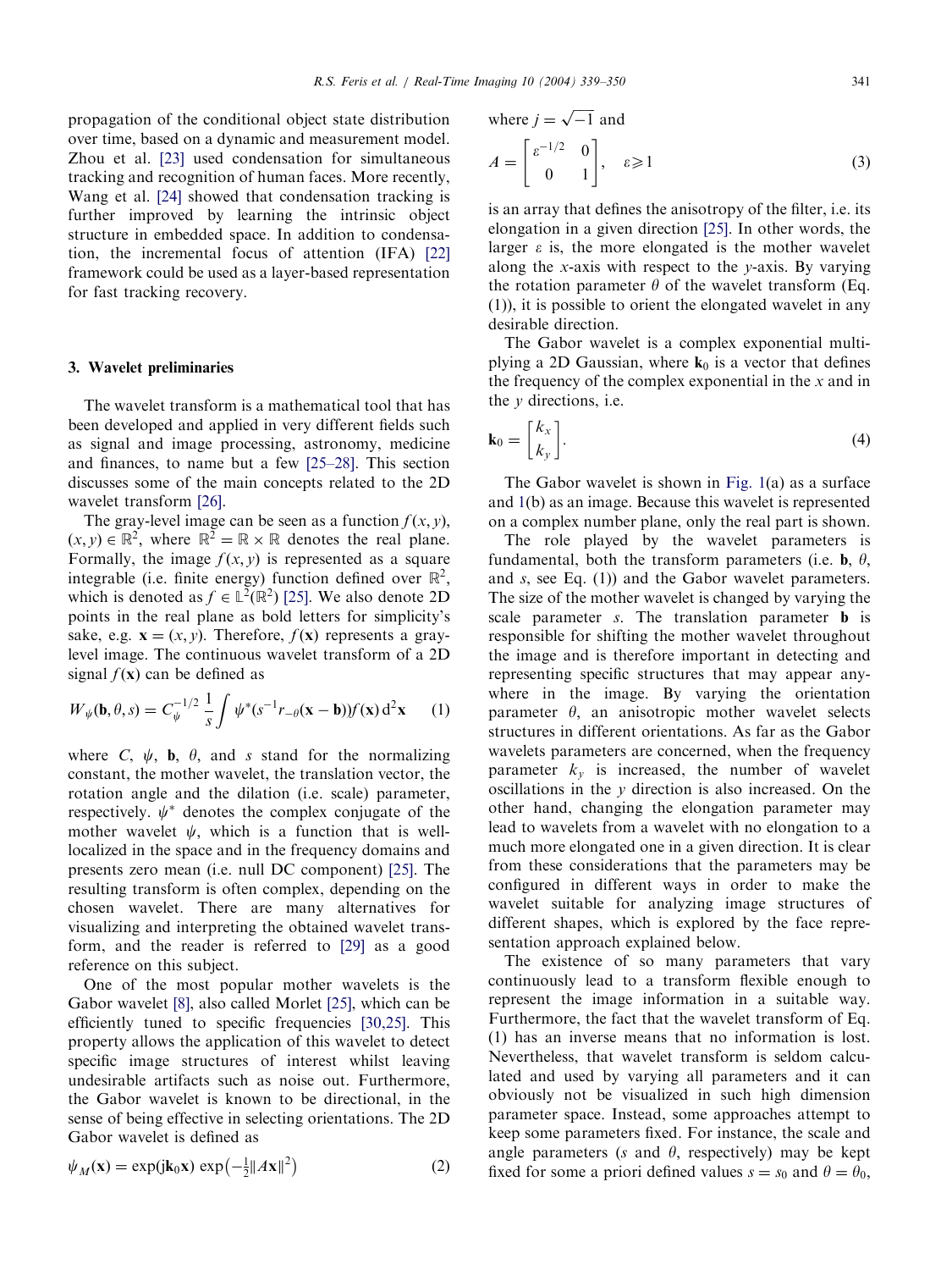<span id="page-3-0"></span>

Fig. 1. Gabor (or Morlet) wavelet shown as a surface in (a) and as an image in (b).

with the resulting wavelet transform being represented as a 2D function defined in Eq. (5) (the so-called position representation [\[25\]](#page-11-0))

$$
W_{\psi}(\mathbf{b}) = C_{\psi}^{-1/2} \frac{1}{s_0} \int \psi^*(s_0^{-1} r_{-\theta_0}(\mathbf{x} - \mathbf{b})) f(\mathbf{x}) d^2 \mathbf{x}.
$$
 (5)

The approach followed in this paper explores a different idea. Instead of keeping some of the parameters fixed, an optimization algorithm is applied in order to find a good parameter configuration to represent a face, as explained in the next section.

## 4. Gabor wavelet networks

The basic idea of the wavelet networks was first stated in [\[31\],](#page-11-0) and the use of Gabor functions is inspired by the fact that they are recognized to be good feature detectors [\[9,10\]](#page-10-0).

The GWN is explored by taking the imaginary part of the original Gabor wavelet (which is complex-valued). Furthermore, the complex exponential frequency is taken as 1 and the elongation parameter is controlled by taking two different scale parameters associated to the x- and y-axes, i.e.  $s_x$  and  $s_y$ . To define a GWN, we start out, generally speaking, by taking a family of N odd Gabor wavelet functions  $\Psi = {\psi_{n_1}, \dots, \psi_{n_N}}$  of the form

$$
\psi_{\mathbf{n}}(x, y) = \exp\left(-\frac{1}{2}[s_x((x - c_x)\cos\theta - (y - c_y)\sin\theta)]^2 + [s_y((x - c_x)\sin\theta + (y - c_y)\cos\theta)]^2\right) \cdot \sin(s_x((x - c_x)\cos\theta - (y - c_y)\sin\theta)), \quad (6)
$$

with  $\mathbf{n} = (c_x, c_y, \theta, s_x, s_y)^T$ . Here,  $c_x$ ,  $c_y$  denote the translation of the Gabor wavelet,  $s_x$ ,  $s_y$  denote the dilation, and  $\theta$  denotes the orientation. The choice of N is arbitrary and related to the degree of desired representation precision of the network. In order to find the GWN for a function  $f \in L^2(\mathbb{R}^2)$  (f dc-free, w.l.o.g.) the energy functional

$$
E = \min_{\mathbf{n}_i, w_i \text{ for all } i} \left\| f - \sum_i w_i \psi_{\mathbf{n}_i} \right\|_2^2 \tag{7}
$$

is essentially minimized with respect to the weights  $w_i$ and the wavelet parameter vector  $n_i$ . The wavelet parameter vectors  $n_i$  are optimized under a side condition of a Lagrange multiplier  $\phi(\mathbf{n}_1, \dots, \mathbf{n}_N)$ . The function  $\phi$  assures that the  $n_i$  do not diverge but stay within a range as specified in [\[32\].](#page-11-0)

The two vectors

$$
\boldsymbol{\varPsi} = (\psi_{\mathbf{n}_1}, \dots, \psi_{\mathbf{n}_N})^T
$$

and

$$
\mathbf{w} = (w_1, \ldots, w_N)^{\mathrm{T}}
$$

define then the Gabor wavelet network  $(\Psi, w)$  for the function f.

In other words, considering a discrete image<sup>2</sup> I, a Gabor wavelet network is defined through an N-dimensional vector of weights  $w_i$  and an *N*-dimensional vector of Gabor wavelets  $\psi_{\mathbf{n}_i}$ , where the weights  $w_i$  and the parameter vectors  $\mathbf{n}_i$  are chosen such that the weighted sum of Gabor wavelets  $\psi_{n}$  approximates the discrete gray value image I optimally.

From the optimal wavelets  $\Psi$  and weights w of the Gabor wavelet network, the function  $f$  can be (closely)

<sup>&</sup>lt;sup>2</sup>We use the notation  $f, g, \ldots$  to generally refer to continuous functions, while we use  $I, J, \ldots$  when we explicitly refer to discrete gray value images.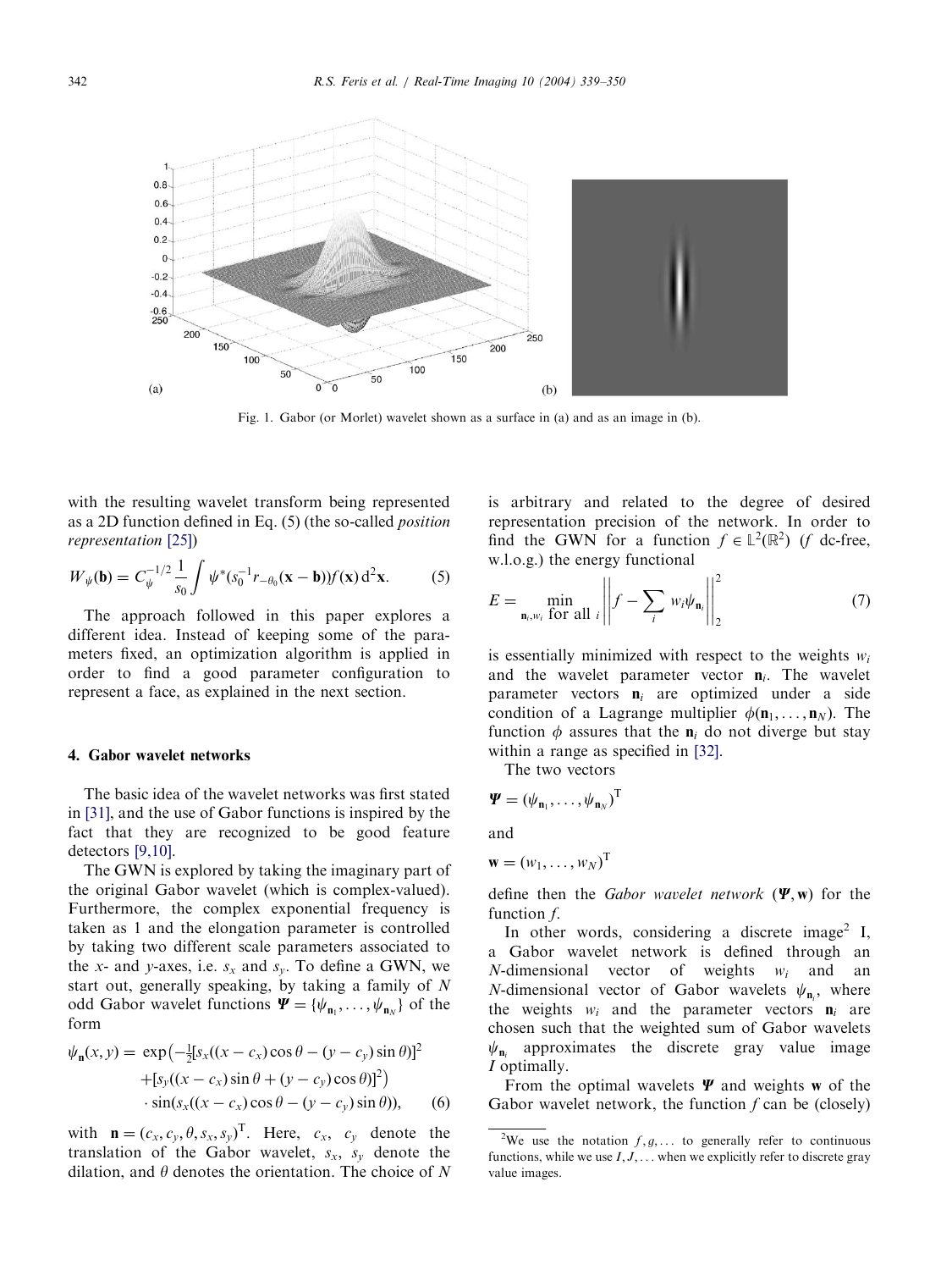<span id="page-4-0"></span>

Number of Wavelets

Fig. 2. Face images reconstructed with different number of wavelets.

reconstructed by a linear combination of the weighted wavelets

$$
\hat{f} = \sum_{i=1}^N w_i \psi_{\mathbf{n}_i} = \mathbf{\Psi}^{\mathrm{T}} \mathbf{w}.
$$

Clearly, the quality of the image representation and reconstruction depends on the number  $N$  of wavelets and can be varied to reach almost any desired precision.

An example of reconstruction can be seen in Fig. 2. In this example, a family of 216 wavelets has been distributed over the inner face region of the rightmost image  $I$  by minimizing Eq.  $(7)$ . Different reconstructions  $\hat{I}$  obtained by the application of Eq. (8) for different values of N are shown.

#### 4.1. Direct calculation of weights

The weights  $w_i$  of a GWN are directly related to the local filter responses of the Gabor filters  $\psi_{n_i}$ . Gabor wavelet functions are not orthogonal, thus implying that, for a given family  $\Psi$  of Gabor wavelets, it is not possible to calculate a weight  $w_i$  by a simple projection of the image onto the Gabor wavelet  $\psi_{n_i}$ . In fact, a family of dual wavelets  $\tilde{\Psi} = {\tilde{\psi}_{n_1} \dots \tilde{\psi}_{n_N}}$ has to be considered. The wavelet  $\tilde{\psi}_{n_j}$  is the dual wavelet of  $\psi_{n_i}$  iff  $\langle \psi_{n_i}, \tilde{\psi}_{n_j} \rangle = \delta_{i,j}$ . With  $\tilde{\Psi} =$  $(\tilde{\psi}_{n_1}, \ldots, \tilde{\psi}_{n_N})^T$ , we can write  $[(\Psi, \tilde{\Psi})] = 1$ . In other words, given  $g \in \mathbb{L}^2(\mathbb{R}^2)$  and a GWN  $\Psi =$  $\{\psi_{n_1}, \dots, \psi_{n_N}\}\$ , the optimal weights for g are given by  $w_i = \langle g, \tilde{\psi}_{n_i} \rangle$ . It can be shown that  $\tilde{\psi}_{n_i} = \sum_j (\Psi^{-1})_{i,j} \psi_{n_j}$ , where  $\Psi_{i,j} = \langle \psi_{\mathbf{n}_i}, \psi_{\mathbf{n}_j} \rangle$  [\[6\].](#page-10-0)

The above equations allow us to define the operator

$$
\mathcal{F}_{\Psi}: \mathbb{L}^{2}(\mathbb{R}^{2}) \longrightarrow \langle (\psi_{n_{1}}, \ldots, \psi_{n_{N}}) \rangle \tag{8}
$$

as follows: given a set  $\Psi$  of optimal wavelets of a GWN, the operator  $\mathcal{T}_{\Psi}$  represents an orthogonal projection of a function q onto the closed linear span of  $\Psi$  (see Eq. (8) and Fig. 3), i.e.

$$
\hat{g} = \mathcal{F}_{\Psi}(g) = g \tilde{\Psi} \Psi = \sum_{i=1}^{N} w_i \psi_{\mathbf{n}_i} \quad \text{with } \mathbf{w} = g \tilde{\Psi}.
$$
 (9)



Fig. 3. A function  $g \in \mathbb{L}^2(\mathbb{R}^2)$  is mapped by the linear mapping  $\tilde{\Psi}$  into the vector  $\mathbf{w} \in \mathbb{R}^N$ . The mapping of **w** into  $\mathbb{L}^2(\mathbb{R}^2)$  is achieved with the linear mapping  $\Psi$ . Both mappings constitute an orthogonal projection of a function  $g \in \mathbb{L}^2(\mathbb{R}^2)$  into the subspace  $\langle \Psi \rangle \subset \mathbb{L}^2(\mathbb{R}^2)$ .

#### 5. Face tracking in wavelet subspace

In this section, we will present our efficient approach for real-time face tracking in wavelet subspace. For this, we first consider a GWN  $(\Psi, v)$  that is optimized for a certain face image. As previously mentioned,  $\langle \Psi \rangle$  defines a low-dimensional wavelet subspace, while v is the optimal weight vector obtained by an orthogonal projection of the facial image onto the closed linear span of  $\Psi$ . We will call the components of **v** *reference weights*.

Since the affine deformation is a native degree of freedom of a GWN, we exploit this property to perform face tracking. Basically, the set of basis functions  $\{\psi_{n_1}, \ldots, \psi_{n_N}\}\$  that span the wavelet subspace  $\langle \Psi \rangle$  is affinely distorted, until the set of weights, obtained by the orthogonal projection of the current frame into this subspace, is nearest to the reference weight vector v. In other words, we deform the wavelet network to match the face image in each frame, and this can be carried out efficiently in the low-dimensional wavelet subspace. An affine deformation of a wavelet network (and, respectively, the wavelet subspace  $\langle \Psi \rangle$  is carried out by considering the entire wavelet network as a single wavelet [\[6\]](#page-10-0)

$$
\Psi_{\mathbf{n}}(\mathbf{x}) = \sum_{i} w_i \psi_{\mathbf{n}_i} (\mathbf{SR}(\mathbf{x} - \mathbf{c})), \tag{10}
$$

where the vector  $\mathbf{n} = (c_x, c_y, \theta, s_x, s_y, s_{xy})^3$  defines the dilation matrix  $S$ , the rotation matrix  $R$  and the translation vector c; respectively.

 $3$ To include the shear in the parameter set of the wavelets, see [\[6\]](#page-10-0).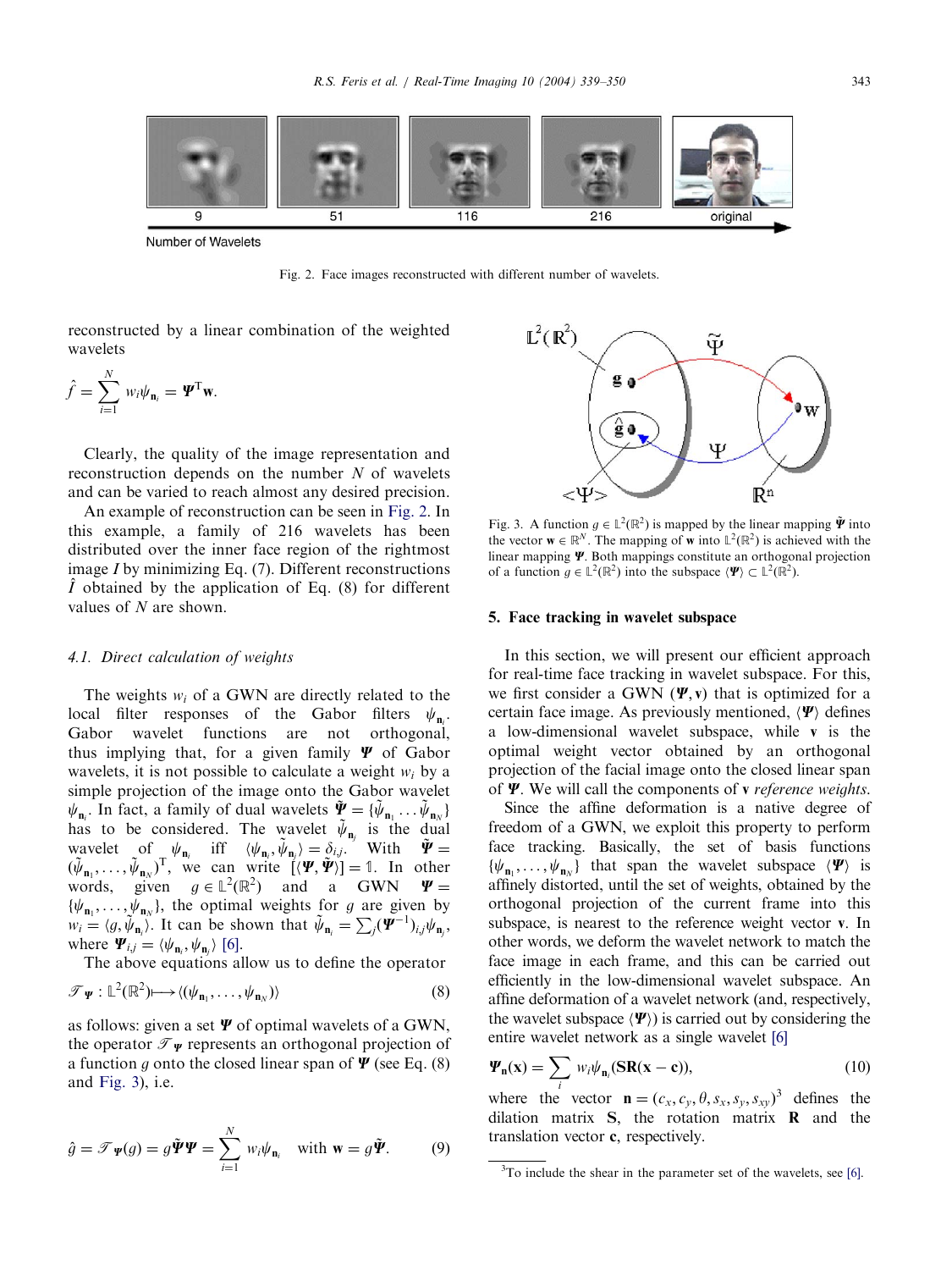The orthogonal projection of a face image  $I$  into the subspace  $\langle \Psi \rangle$ , given by the set of weights w, is computed very fast through a small number of wavelet filtrations. Recall from Section 4.1 that  $w_i = \langle I, \tilde{\psi}_{n_i} \rangle$ , where recent from Section in the  $m_l = \langle x, \varphi_{\mathbf{n}_l} \rangle$ , where  $\tilde{\psi}_{\mathbf{n}_l} = \sum_j (\Psi^{-1})_{i,j} \psi_{\mathbf{n}_j}$ . This corresponds to the following equation:

$$
w_i = \sum_j \left(\mathbf{\Psi}^{-1}\right)_{i,j} \langle I, \psi_{\mathbf{n}_j} \rangle. \tag{11}
$$

Thus, the optimal weights  $w_i$  are derived from a linear combination of wavelet filtrations, where the coefficients are given by the inverse of matrix  $\Psi_{i,j} = \langle \psi_{n_i}, \psi_{n_j} \rangle$ . It can be shown that the matrix  $\Psi_{i,j}$  is, except for a scalar factor, invariant with respect to affine transformations of the wavelet network. It can therefore be computed offline and beforehand. Hence, the weights  $w_i$  are computed efficiently with Eq. (11) through a local application  $\langle I, \psi_{n_i} \rangle$  for each of the N Gabor wavelets  $\psi_{\mathbf{n}_i}$ .

Let  $\mathbf{n} = (c_x, c_y, \theta, s_x, s_y, s_{xy})$  be an affine parameter vector which describes a network parameterization. Our objective is to gradually change these parameters until the orthogonal projection of the current frame  $J$  into the wavelet subspace  $\langle \Psi \rangle$ , given by the set of weights w, is nearest the reference weights v: In other words, we must optimize the parameters  $\bf{n}$  with respect to the energy functional

$$
E = \min_{\mathbf{n}} \| \mathbf{v} - \mathbf{w} \|_{\varPsi}
$$
 (12)

with

$$
w_i = \sum_j \frac{1}{s_x \cdot s_y} (\boldsymbol{\varPsi}^{-1})_{i,j} \langle J, \psi_{\mathbf{n}_j} (\mathbf{SR}(\mathbf{x} - \mathbf{c})) \rangle, \tag{13}
$$

where  $S$  is the dilation matrix,  $R$  is the rotation matrix and c is the translation vector, all defined through the vector  $(c_x, c_y, \theta, s_x, s_y, s_{xy})$ . During tracking, this optimization is done for each successive frame. As there is not much difference between adjacent frames, the optimization is fast. To minimize the energy functional (12), the Levenberg–Marquardt algorithm was used.

In Eq. (12) we used the notation  $\|\mathbf{v} - \mathbf{w}\|_{\mathbf{Y}}$  to refer to a distance between vectors **v** and **w** of the subspace  $\langle \Psi \rangle$ . However, it is not yet clear how this distance measure should be calculated. One could use the Euclidean distance between two vectors, as done in [\[33\].](#page-11-0) However, that distance measure misses any interpretation in this context and all wavelets are equally treated, even though they might be of different scales.

Therefore, we propose a different distance measure, which is based on the Euclidean distance between vectors of the image space. We thus define the difference  $\|\mathbf{v} - \mathbf{w}\|_{\psi}$  as the Euclidean distance between the two respective images f and g

$$
\|\mathbf{v} - \mathbf{w}\|_{\boldsymbol{\mathcal{V}}} = \|\mathcal{F}_{\boldsymbol{\mathcal{V}}}(f) - \mathcal{F}_{\boldsymbol{\mathcal{V}}}(g)\|_{2}
$$
  
= 
$$
\left\|\sum_{i=1}^{N} v_{i} \psi_{\mathbf{n}_{i}} - \sum_{j=1}^{N} w_{j} \psi_{\mathbf{n}_{j}}\right\|_{2}.
$$
 (14)

Various transformations lead to

$$
\|\mathbf{v} - \mathbf{w}\|_{\boldsymbol{\varPsi}} = \left[\sum_{i,j} (v_i - w_i)(v_j - w_j)\langle \psi_{\mathbf{n}_i}, \psi_{\mathbf{n}_j} \rangle \right]^{1/2}
$$
  
=  $(\mathbf{v} - \mathbf{w})^t \boldsymbol{\varPsi}_{i,j}(\mathbf{v} - \mathbf{w}).$  (15)

The matrix of pairwise scalar products  $\Psi_{i,j} =$  $\langle \psi_{\mathbf{n}_i}, \psi_{\mathbf{n}_j} \rangle$  is the same as the one in Section 4.1 and Eq. (11). Note that if the wavelets  $\{\psi_{n_i}\}\$  were orthogonal, then  $\Psi$  would be the unity matrix and Eq. (15) would describe the same distance measure as proposed in [\[33\].](#page-11-0)

The method presented here is related to the one described in [\[7\],](#page-10-0) which also uses GWN for face representation. However, that technique performs tracking through a typical pattern matching in the image-space, using the wavelet representation as template. Compared to that method, our approach poses a considerable enhancement in terms of efficiency, as it provides a great data reduction, considering that tracking is done in a low-dimensional wavelet subspace. Indeed, a similar pattern matching is carried out (see Eqs. (12) and (14)), but this is done based only on wavelet weights, sparing out the computationally demanding template reconstruction and pixel-wise sum-of-squared-difference computation required in the image-based tracking.

### 6. Experiments

In this section, we describe our experimental results and then discuss the advantages and drawbacks of our technique with respect to other face tracking methods.

# 6.1. Results

The proposed approach for affine face tracking was successfully tested on various image sequences (see [http://www.vision.ime.usp.br/~cesar/journals/rti04](http://www.vision.ime.usp.br/~cesar/journals/rti04tracking/) [tracking/](http://www.vision.ime.usp.br/~cesar/journals/rti04tracking/) for a representative set of test sequences). The tracking videos in this directory are: demo.mpg, which shows a challenging sequence with variations in expression, pose and lighting; *demo2.avi*, which demonstrates tracking under fast motion and background distractions; failure.avi, a typical failure case situation; person11.avi and person12.avi, which shows two examples of a database of 40 sequences that we collected for facial analysis using tracking information; *tracksca*le.avi, which demonstrates tracking under large scale changes; optimized.avi and non-optimized.avi, a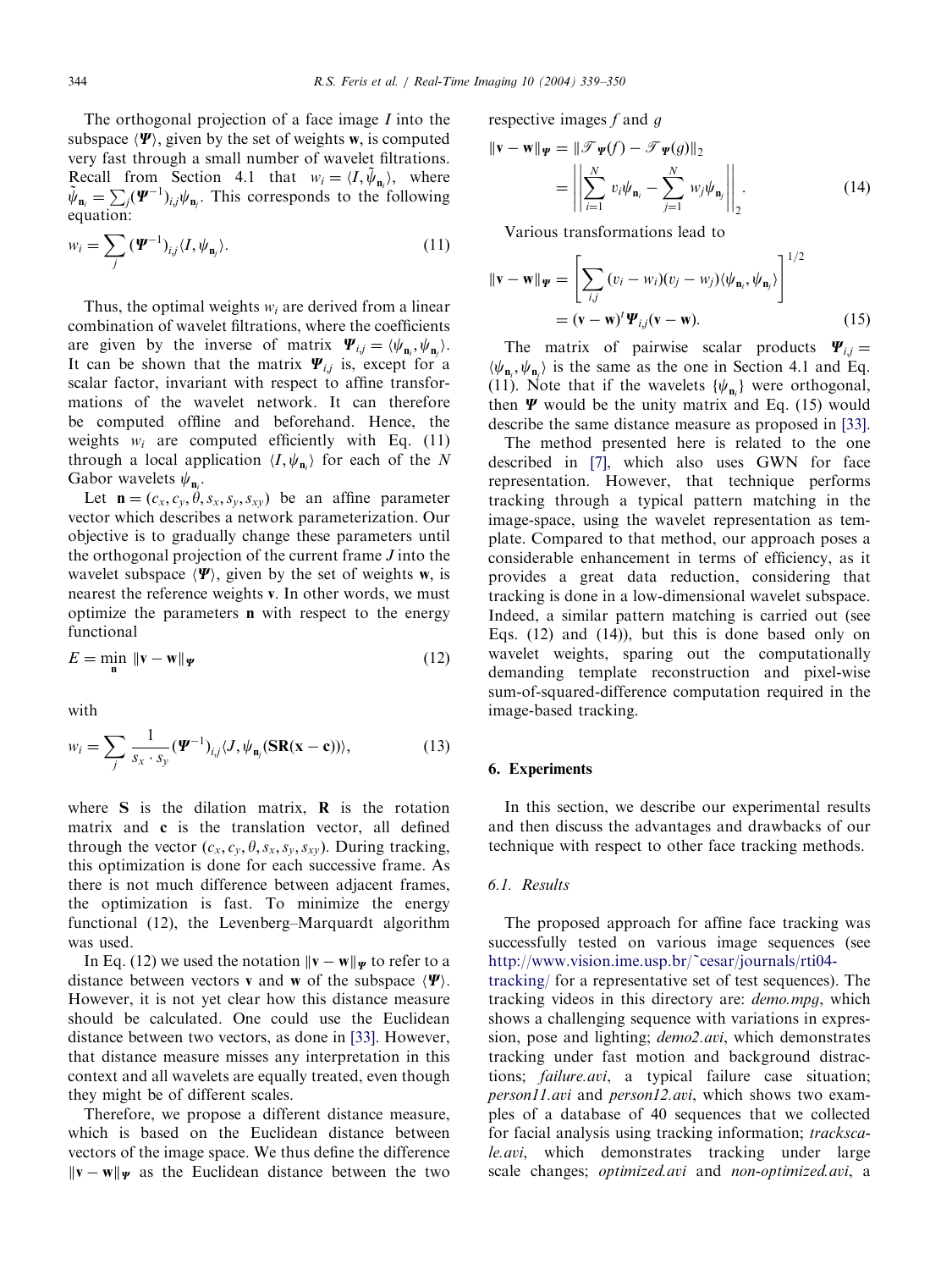<span id="page-6-0"></span>comparison between tracking with adaptive and nonadaptive filters. All test sequences showed a person in motion, more or less frontal to the camera, so that the facial features are always visible. Note that we show the position of specific facial features in the tracking videos. This is just to show the precision of our results; it does not mean that the features were tracked individually.

Our experiments demonstrate the ability of our method to track a face as it undergoes changes in pose and expression. Although we have represented the face as a rigid object undergoing limited motion, we realize that different face expressions and small depth variations exhibited by facial features are enough to be wellapproximated by the affine wavelet model. Furthermore, since Gabor wavelets are DC free, our approach also showed robustness with respect to homogeneous changes in image brightness.

Concerning tracking precision, we have evaluated the proposed method with respect to the number of wavelets used in the representation. As the first step, we recorded a video sequence that shows a person undergoing different poses and facial expressions (demo.mpg). On the face of that person, a GWN with 116 Gabor wavelets was optimized and used to estimate the "ground truth" affine parameters in each frame. A human operator adjusted the frames where facial feature points were not precisely located, for the ground truth

estimation. Fig. 4 illustrates some frames of our subspace tracking results, using this wavelet representation. Note that the tracking method is robust to variations in rotation, scale, and strong expression changes. [Fig. 5](#page-7-0) shows tracking frames under large scale changes (see trackscale.avi for this test sequence).

Now, we want to analyze the decrease of precision when using a smaller number of wavelets in the representation. For that, from the large GWN above, GWNs that contained only the largest 51, 22 and 9 wavelets, sorted according to decreasing normalized weights, were used for tracking. The graphs in [Fig. 6](#page-7-0) depict the estimation of the face parameters  $x$ -position, y-position and angle  $\theta$  as well as the ground-truth in each frame.

In the graphs, we can see that the tracking precision increases with an increasing number of applied wavelets. On the other hand, the tracking speed is improved when the number of wavelets is small. Clearly, the number of applied wavelets is task dependent and can be dynamically changed. Within a specific application (e.g., face tracking), we could evaluate the computational power and adjust automatically the number of wavelets to keep a specific frame rate. For other applications (e.g. facial expression synthesis), we would require more wavelets for better reconstruction, but this is a task-dependent selection.

Fig. 4. Sample frames of our wavelet subspace tracking. Note that the tracking method is robust to facial expressions variations as well as affine deformations of the face image.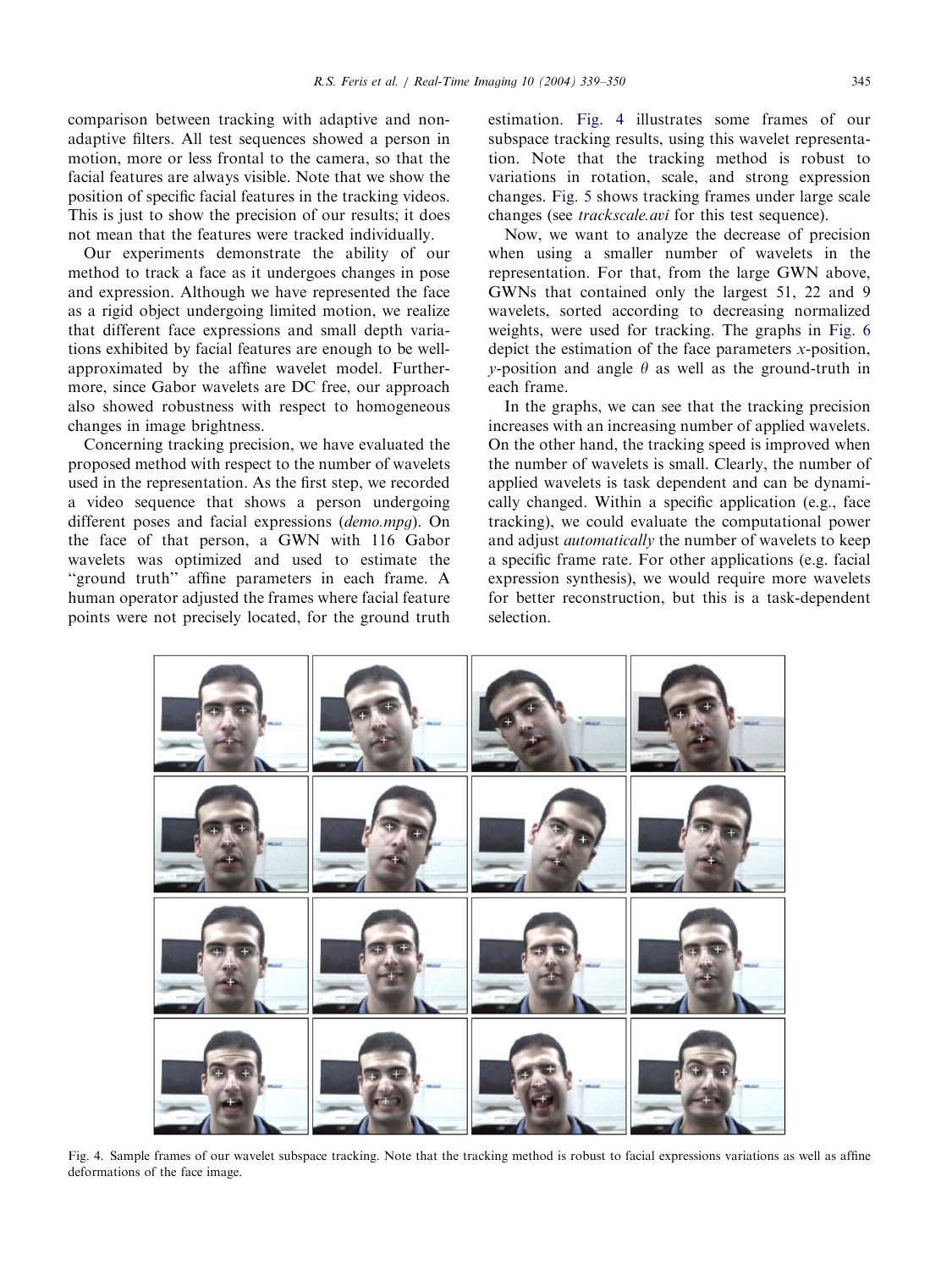<span id="page-7-0"></span>

Fig. 5. Tracking frames under large-scale variation.



Fig. 6. Estimation of the face parameters x-position, y-position and angle  $\theta$  in each frame, using GWNS with 9, 22 and 51 wavelets. The groundtruth is depicted to illustrate the decrease of precision when considering few wavelets.

The resolution of the image frames showed in [Fig. 4](#page-6-0) is  $160 \times 120$  pixels and the size of the inner face region in which the GWN was optimized is  $50 \times 65$  pixels. Using only 9 wavelets, the computing time for each Levenberg–Marquardt cycle was 15 ms on a 1 GHz Linux-Athlon. Higher performance is achieved for smaller face regions, or fewer parameters (e.g. just translation and rotation). It is worth saying that the number of cycles for each frame depends on the distance of the initial parameters from the local minimum, which is directly related to object speed. Increasing the number of wavelets in the representation leads to a more precise but slower tracking. For instance, using 51 wavelets, a computing time of 85 ms per cycle was required in each frame.

We compared tracking efficiency with the work we proposed in [\[7\]](#page-10-0). This work also makes use of a Gabor wavelet network representation, but tracking is carried

out in image domain, requiring a computationally expensive pixelwise operation in each frame. In contrast, our technique is efficiently carried out in wavelet subspace. Comparing with the image-based method, we observed in our experiments a speedup of a factor two for each single Levenberg–Marquardt cycle, but with a slight increase in the number of needed cycles. [Fig. 7](#page-8-0) illustrates this comparison.

In our experiments, we verified that, by considering a GWN of  $40 \times 40$  pixels, the optimization correctly converges in each frame if the inter-frame motion is approximately 10 pixels in  $x$  and  $y$  position, 10 degrees in orientation and 20% in scale. This allows tracking under fast object motion, as shown in the *demo2.avi* video sequence.

An interesting question to be considered is whether tracking with non-adaptive wavelets would achieve similar results as tracking based on wavelet networks.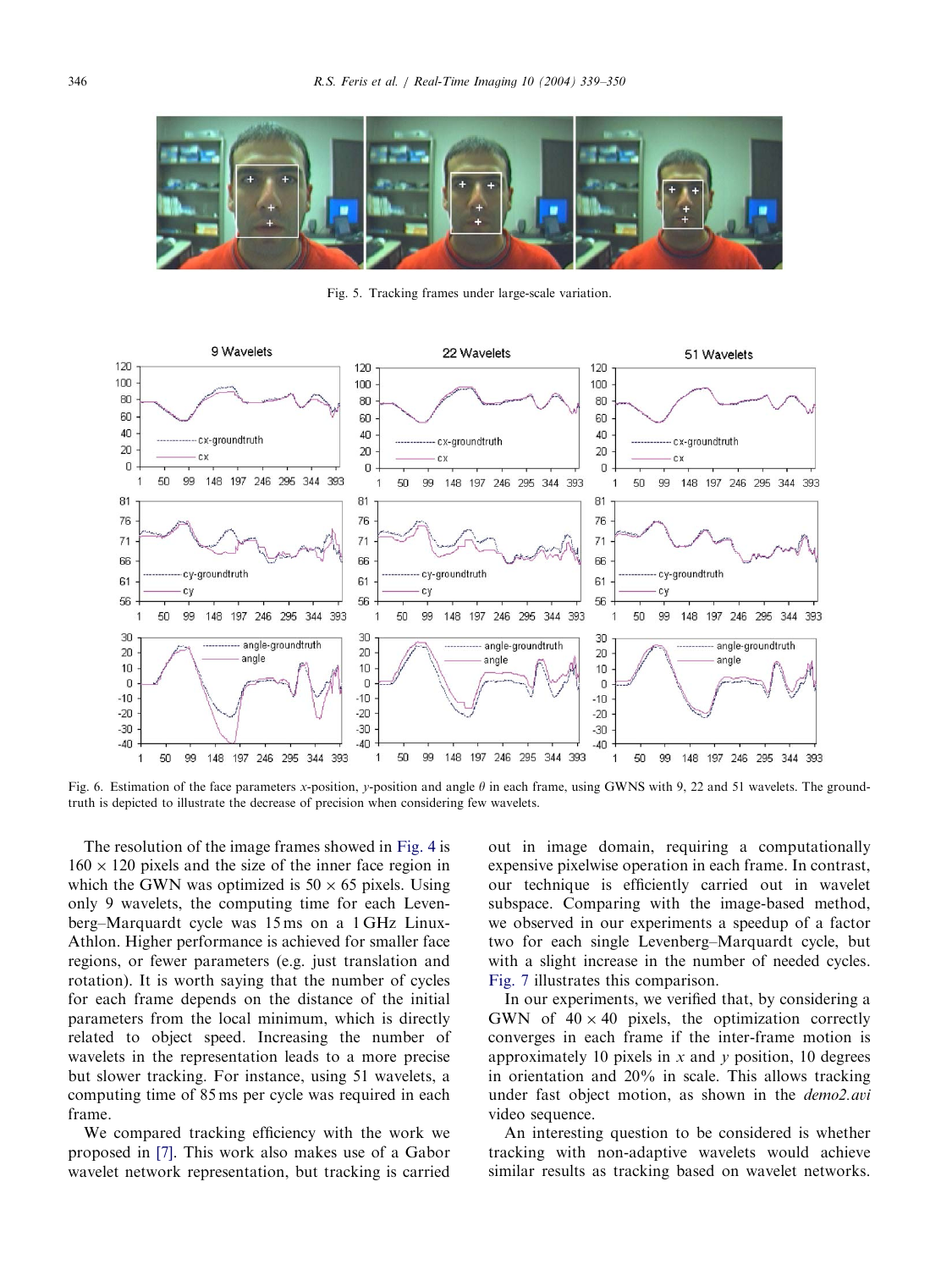<span id="page-8-0"></span>To answer this question, we compared tracking in both cases, using a small number of wavelets. More specifically, we considered an example where the filters are initially displaced in a  $2 \times 2$  and  $3 \times 3$  grid in the inner face region, with random scales and orientations. If we keep such wavelet parameters fixed, and make only the weights adaptive, the image reconstruction is poor and tracking fails, as shown in Fig. 8 (upper row). For testing tracking based on wavelet networks, we used the same set of wavelets for the network initialization. After making both wavelet parameters and weights adaptive, the representation encodes more information and tracking is carried out successfully (Fig. 8, bottom row). The video sequences *optimized.avi* and *non*optimized.avi illustrate this comparison. We also refer to the work of one of the authors of this paper, which demonstrates the advantages of using adaptive wavelets for pose estimation [\[5\]](#page-10-0). This could be explored in viewbased tracking for handling out-of-plane face rotations.

#### 6.2. Discussion

Gabor filters as measurement models have been successfully employed in state-of-the-art face tracking



Fig. 7. Comparison of tracking carried out in image space and wavelet subspace.

systems (see e.g., Eyematic/Neven Vision product [http://www.nevenvision.com/product-ffT.html\)](http://www.nevenvision.com/product-ffT.html). When compared to other methods, our technique would inherit the same pros and cons of traditional Gabor filter tracking methods [\[16,34\]](#page-10-0), which considers wavelets with fixed parameters. However, for a small number of filters (desired for efficient tracking), our approach offers superior performance (as shown in Fig. 8), due to the fact that adaptive wavelets provide a richer compact face representation. Moreover, our method is carried out efficiently in wavelet subspace, thus allowing realtime processing.

Why not use other subspace methods (such as PCA [\[35\]\)](#page-11-0) or LDA [\[36\]\)](#page-11-0) for face tracking, rather than wavelet networks? Most subspace methods only work in very specific scenarios. PCA, for instance, generally only works if the data is distributed normally in the feature space. For most applications e.g., for faces in real-world scenarios, the data distribution is not known and PCA has already shown limited success. In this context, support vector machines [\[37\]](#page-11-0) become very attractive. They are closely related to RBF networks and exploit the fact that the basis functions are positive semidefinite. Indeed, a publication on the theory of networks, very closely related to our work [\[38\]](#page-11-0), studies the optimization of the weights and parameters of radial basis functions under the Tikhonov stabilizer. Though not stated explicitly, we use a similar method in order to find the weights and parameters for each of the network wavelets. Wavelet networks and SVMs in this respect have a great similarity, however with the major difference that an aquivilent of the Mercer's theorem for odd functions is missing, which would allow to decouple the odd Gabor wavelets into two orthogonal components (as done with the SVM-kernels). Given the good experiences with Gabor wavelet networks, a deeper understanding of this subspace method is wishful. Presently, there is interesting ongoing research to investigate and understand that problem [\[39\].](#page-11-0)



Fig. 8. Tracking comparison using adaptive and non-adaptive filters. Note that making both wavelets and weights adaptive allows better image reconstruction and tracking with a small number of filters.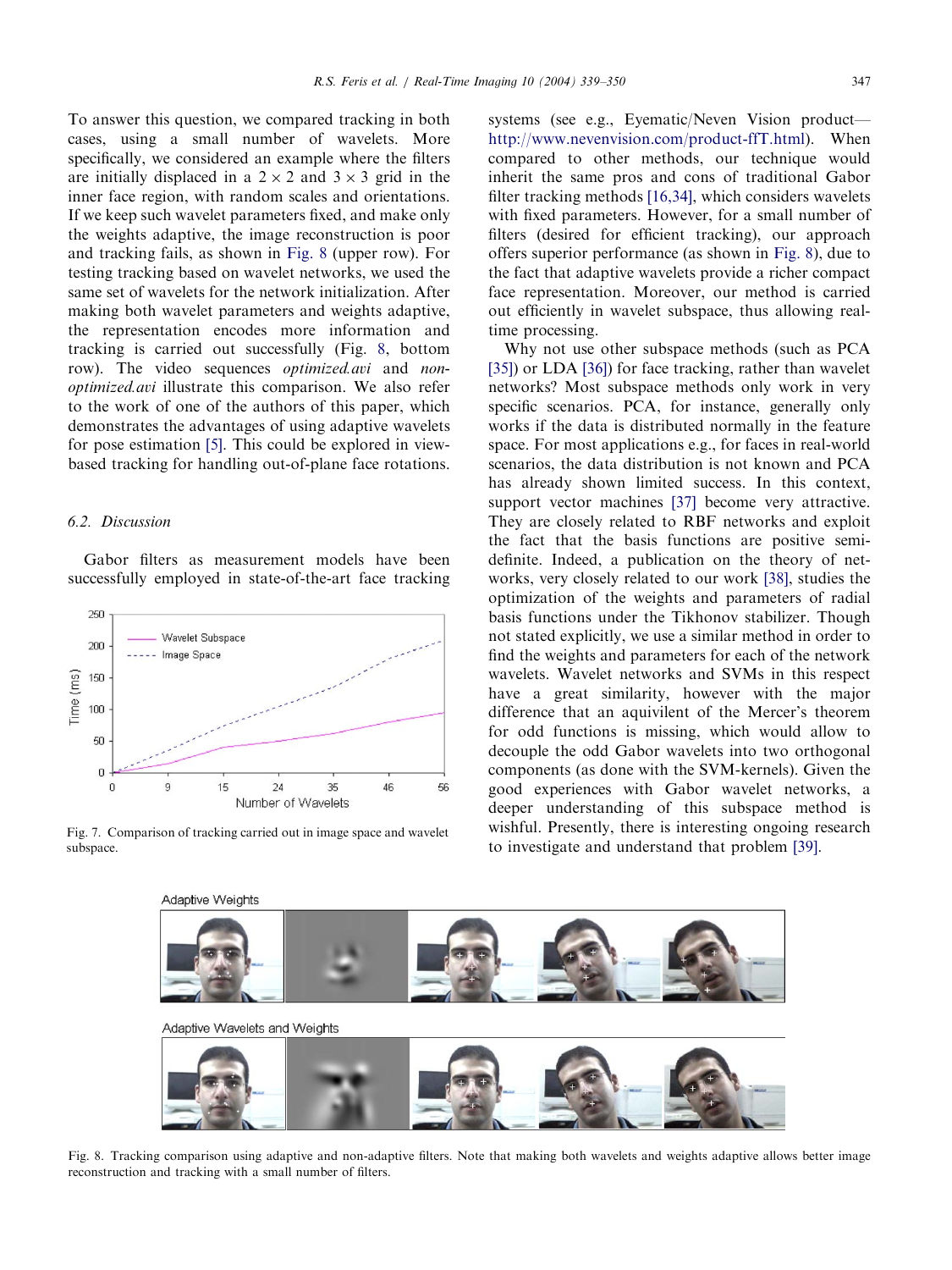Even though we do not consider an explicit deformation parameter (such as in deformable models like AAM [\[12\]](#page-10-0) and ASM [\[13\]](#page-10-0)), our sparse representation with spatially localized wavelets allows great robustness with respect to large expression changes. We refer to the video sequence *demo.mpg*, which shows our tracking result under large facial deformations—a typical case where traditional correlation-based methods would fail. Moreover, since we have a feature-based wavelet representation, partial occlusions and outliers have a local effect in our model. Thus, a robust norm, such as Geman McClure [\[40\]](#page-11-0) could be used to discard outliers. This compares favorably with other holistic representations such as PCA, where the error due to e.g. partial occlusions is spread over all the image.

As already mentioned, Gabor filters are DC-free, thus achieving a certain amount of localized normalization for illumination. Fig. 9 illustrates two frames of the test video sequence showed in [Fig. 4](#page-6-0) with respective histograms, showing the lighting variation. We note, however, that our method fails under strong illumination changes. In such cases, we suggest the use of explicit models for illumination compensation, such as those based on spherical harmonics [\[41\].](#page-11-0)

In this paper, we have not handled the issue of out of plane face rotations. Fig. 10 shows a typical failure example, where the user turns his head away from the camera. On the other hand, the works of McKenna and

Gong [\[19\]](#page-10-0) and Maurer and Malsburg [\[16\]](#page-10-0) have proven the usefulness of Gabor wavelets for coping with head pose variations. Gabor filtered pose manifolds in fact offer more linearity than intensity-based pose manifolds [\[42\].](#page-11-0) We intend to exploit this information in a view-based scheme for achieving tracking under large pose variations.

It is well known that Gabor filters are good feature detectors [\[9,10\]](#page-10-0). They have been widely used for feature localization [\[33\]](#page-11-0), but reported tracking methods are computationally expensive. With a small set of optimally selected filters, we are able to achieve real-time tracking, while keeping good accuracy.

GWNs invite the closest comparison with the wellknown Gabor jet approach, which was also used for face tracking [\[16\].](#page-10-0) The advantage of GWNs is that they offer a sparser representation of image data. This is because the wavelet parameters are selectively chosen from the continuous space, in contrast with the Gabor jet approach, which is based on the discrete wavelet transform. For example, considering just 52 wavelets, GWNs provide a good representation for a face image (see [Fig. 2](#page-4-0)), whereas the Gabor jet approach would require many more wavelets to get a comparable representation. In our search, we have not seen a face tracking approach based on Gabor filters with parameters and weights optimally tuned. This allows *efficient* tracking with a small number of wavelets, which would not be possible if the filters are not made adaptive.



Fig. 9. Two frames of the test video sequence showed in [Fig. 4](#page-6-0) with respective histograms.



Fig. 10. A typical failure situation, where the user turns his head away from the camera.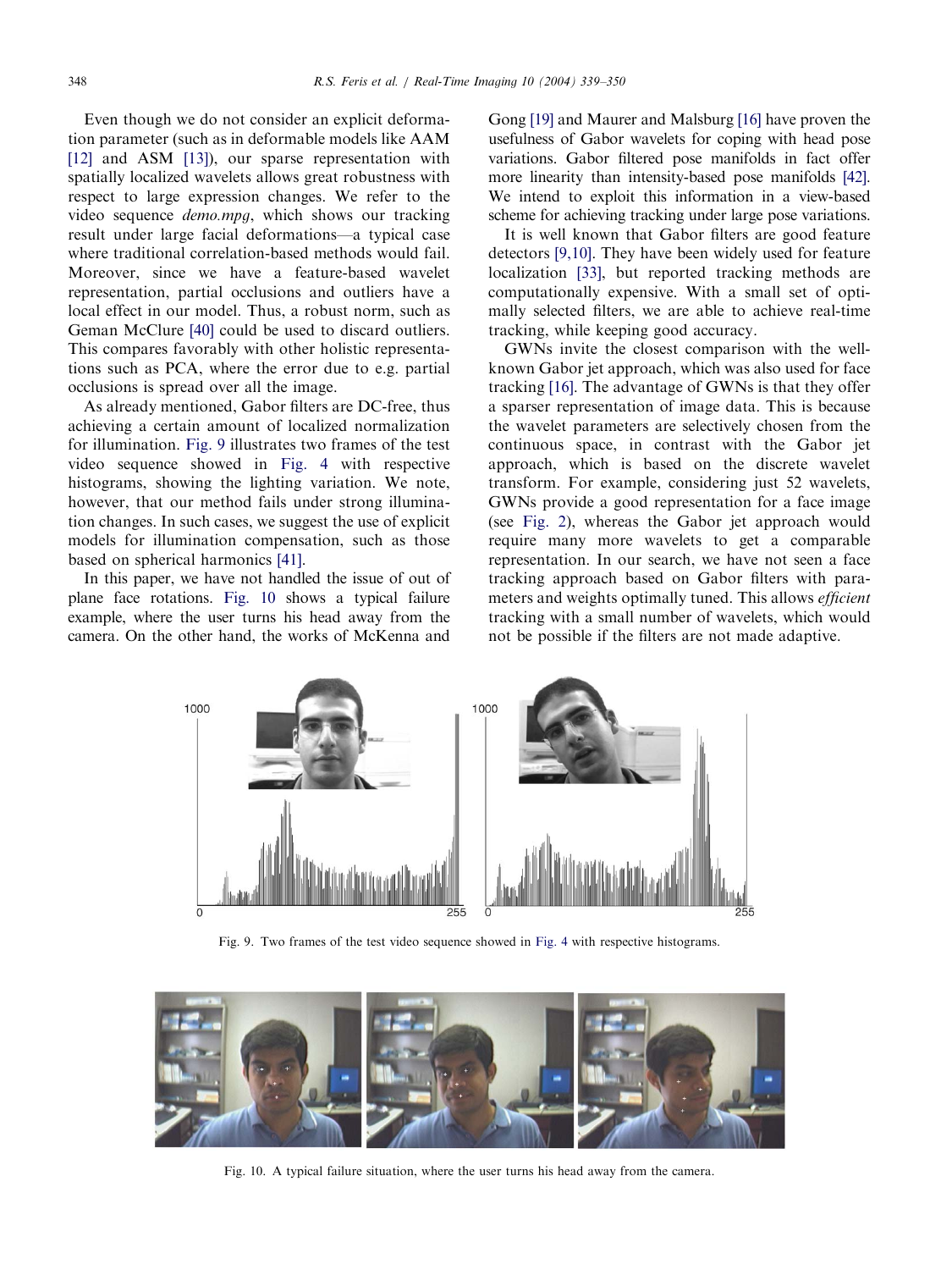<span id="page-10-0"></span>Finally, it is also worth mentioning the work of Hager and Belhumeur [3], which uses an affine model to track the face. This work has the advantage of being even faster than GWN tracking. On the other hand, the GWN approach avoids the discrete data interpolation required in the former, since, in this case, we deal with a continuous wavelet representation.

## 7. Conclusions

We have presented a novel method for real-time face tracking which is carried out in wavelet subspace. Our method uses a face representation based on Gabor wavelet networks (GWNs), which allows us to perform efficient tracking under affine face deformations and homogeneous changes in image brightness. This method has been used by a graph-based facial feature segmenta-tion algorithm described in [\[43\],](#page-11-0) leading to successful results. Our experiments also show invariance to significant expression changes.

As future work, we plan to address the problems of out of plane face rotations and significant illumination changes, using a view-based scheme and an explicit model for illumination compensation.

Our method could also be part of more general tracking frameworks. For instance, the incremental focus of attention framework [22] could be used for fast failure recovery, having our wavelet subspace tracker as the feature tracking layer. Another example is the Condensation framework [21], where our wavelet features could be used for an effective measurement model. In this case, Condensation tracking would replace our Levenberg–Marquardt optimization, possibly reducing problems with local minima.

#### Acknowledgements

This work was partially funded under the Grants FAPESP (99/01487-1), FAPESP (99/12765-2) and CNPq (300722/98-2). The valuable comments made by the reviewers helped us improve the paper in different ways.

#### References

- [1] Ahlberg J. Using the active appearance algorithm for face and facial feature tracking. In: ICCV'01 workshop on recognition, analysis and tracking of faces and gestures in real-time systems. Vancouver, BC, Canada; 2001. p. 68–72.
- [2] Comaniciu D, Ramesh V, Meer P, Real-time tracking of non-rigid objects using mean shift. In: IEEE conference on computer vision and pattern recognition, vol. 2, Hilton Head Island, SC, 2000. p. 142–49.
- [3] Hager G, Belhumeur P. Efficient region tracking with parametric models of geometry and illumination. IEEE Transactions on Pattern Analysis and Machine Intelligence 1998;20(10):1025–39.
- [4] Ji Q, Yang X. Real-time eye, gaze, and face pose tracking for monitoring driver vigilance. Real-Time Imaging 2002;8(5): 357–77.
- [5] Krüger V, Sommer G. Efficient head pose estimation with gabor wavelet networks. Image and Vision Computing 2002;20:665–72.
- [6] Krueger V, Sommer G. Gabor wavelet networks for object representation. Journal of the Optical Society of America 2002;19(6):1112–9.
- [7] Krueger V, Happe A, Sommer G, Affine real-time face tracking using gabor wavelet networks, in: Proceedings of the International conference on pattern recognition—ICPR-2000, vol. 1, 2000. p. 127–30.
- [8] Feris RS, Krueger V, Cesar Jr RM. Efficient real-time face tracking in wavelet subspace. In: Proceedings of the second international workshop on recognition, analysis and tracking of faces and gestures in real-time systems, 8th IEEE international conference on computer vision (RATFG-RTS-ICCV 2001) Vancouver, Canada; 2001. p. 113–8.
- [9] Manjunath BS, Chellappa R. A unified approach to boundary perception: edges, textures, and illusory contours. IEEE Transactions on Neural Networks 1993;4(1):96–107.
- [10] Mehrotra R, Namuduri K, Ranganathan R. Gabor filter-based edge detection. Pattern Recognition 1992;52(12):1479–94.
- [11] Raja Y, McKenna S, Gong S. Tracking and segmenting people in varying lighting conditions using color. In: International conference on automatic face and gesture recognition. Nara, Japan; 1998. p. 228–33.
- [12] Cootes T, Edwards G, Taylor C. Active appearance models. IEEE Transactions on Pattern Analysis and Machine Intelligence 2001;23(6):681–5.
- [13] Cootes T, Cooper D, Taylor C, Graham J. Active shape models their training and application. Computer Vision and Image Understanding 1995;61(1):38–59.
- [14] Kass M, Witkin A, Terzopoulos D. Snakes: active contour models. In: First international conference on computer vision; 1987. p. 259–68.
- [15] Colmenarez A, Frey B, Huang T. Detection and tracking of faces and facial features. In: International Conference on Image Processing; 1999. p. 657–61.
- [16] Maurer T, von der Malsburg C. Tracking and learning graphs and pose on image sequences of faces. In: International conference on automatic face and gesture recognition; 1996. p. 176–81.
- [17] Cootes T, Wheeler G, Walker K, Taylor C. View-based active appearance models. Image and Vision Computing 2002;20:657–64.
- [18] McKenna S, Gong S, Würtz R, Tanner J, Banin D. Tracking facial feature points with Gabor wavelets and shape models. In: International conference on audio and video-based biometric person authentication. Crans-Montana, Switzerland; 1997. p. 35–42.
- [19] McKenna S, Gong S. Real-time face pose estimation. Real-Time Imaging 1998;4.
- [20] Howell J, Buxton H. Towards unconstrained face recognition from image sequences. In: International conference on automatic face and gesture recognition; 1996. p. 224–9.
- [21] Isard M, Blake A. Condensation—conditional density propagation for visual tracking. International Journal of Computer Vision 1998;29(1):5–28.
- [22] Toyama K, Hager G. Incremental focus of attention for robust vision-based tracking. International Journal of Computer Vision 1999;35(1):45–63.
- [23] Zhou S, Krueger V, Chellappa R. Face recognition from video: a condensation approach. In: International conference on automatic face and gesture recognition. Washington DC, USA; 2002. p. 224–9.